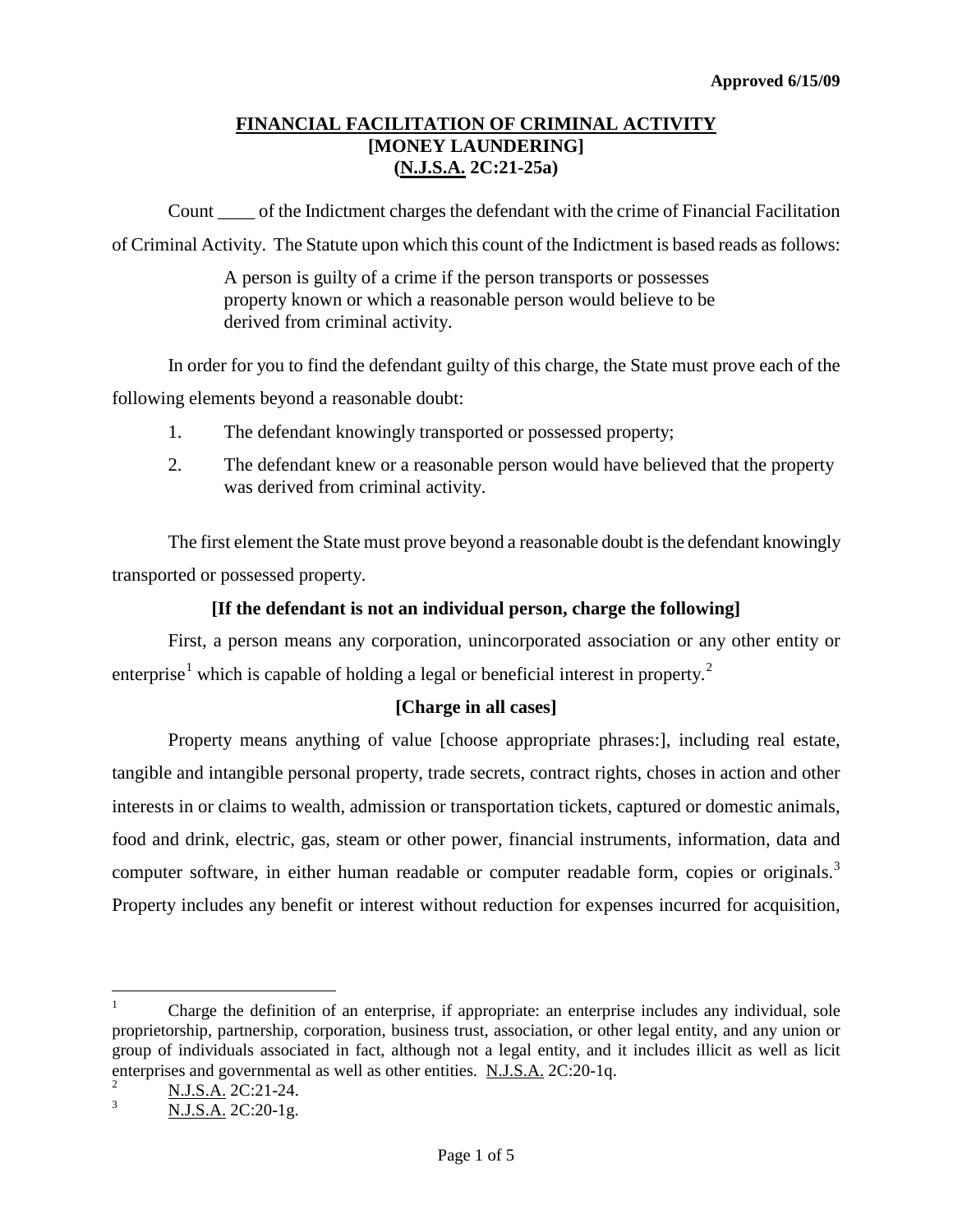maintenance or any other purpose.<sup>[4](#page-0-2)</sup>

To transport means to carry from one place to another.<sup>[5](#page-1-1)</sup>

Possession means a conscious, knowing possession, either actual or constructive.

# **[CHARGE THE APPROPRIATE PARAGRAPHS]**

## **Actual Possession**

A person is in actual possession of an item when he/she first, knows what it is: that is, he/she has knowledge of its character, and second, knowingly has it on his/her person at a given time.

## **Constructive Possession**

Possession may be constructive instead of actual. As I just stated, a person who, with knowledge of its character, knowingly has direct physical control over an item at a given time is in actual possession of it.

Constructive possession means possession in which the possessor does not physically have the item on his/her person but is aware that the item is present and is able to and has the intention to exercise control over it. So, someone who has knowledge of the character of an item and knowingly has both the power and the intention at a given time to exercise control over it, either directly or through another person or persons, is then in constructive possession of that item.

## **Joint Possession**

Possession may be sole or joint. If one person alone has actual or constructive possession of an item, possession is sole. If two or more persons share actual or constructive possession of an item, possession is joint.

## **[Charge in all cases]**

A person acts knowingly with respect to the nature of his/her conduct of the attendant circumstances if he/she is aware that his/her conduct is of that nature, or that such circumstances exist, or he/she is aware of the high probability of their existence. A person acts knowingly as to a result of his/her conduct if he/she is aware that it is practically certain that that conduct will cause such a result. Knowing, with knowledge, or equivalent terms have the same meaning.

Knowledge is a condition of the mind. It cannot be seen. It can only be determined by

<span id="page-1-2"></span><span id="page-1-0"></span> $\overline{A}$  $\frac{4}{5}$  N.J.S.A. 2C:21-24.

<span id="page-1-1"></span><sup>5</sup> Webster's New World New College Dictionary, Fourth Edition (2005).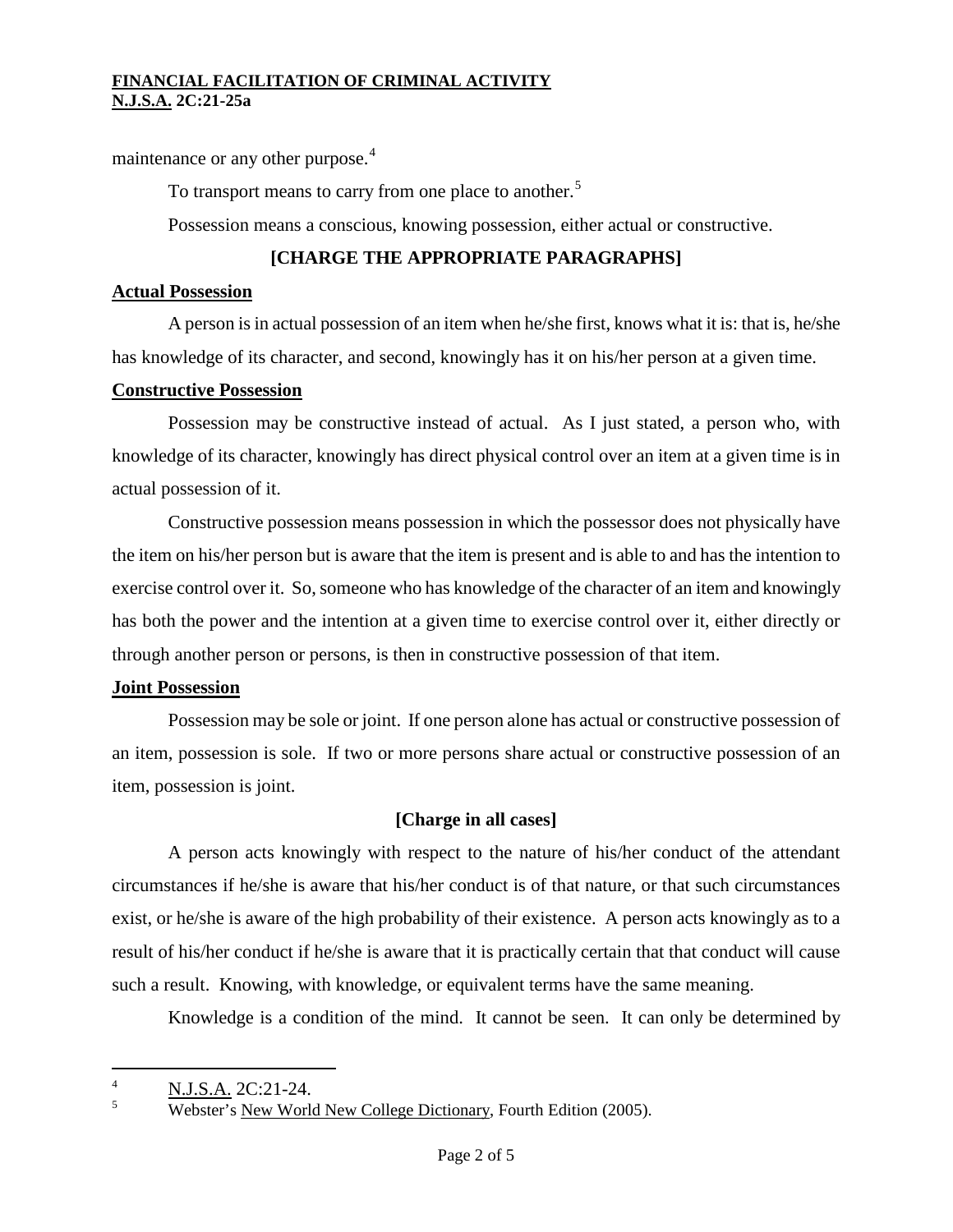inferences from conduct, words or acts. Therefore, it is not necessary for the State to produce witnesses to testify that a particular defendant stated, for example, that he/she acted with knowledge when he/she had control over a particular thing. It is within your power to find that proof of knowledge has been furnished beyond a reasonable doubt by inference which may arise from the nature of the acts and the surrounding circumstances.

The second element the State must prove beyond a reasonable doubt is that the defendant knew or a reasonable person would have believed the property transported or possessed was derived from criminal activity.

The term "derived from" means obtained directly or indirectly from, maintained by or realized through.<sup>[6](#page-1-2)</sup>

For the purposes of this section, property is known to be derived from criminal activity if the person knows that the property involved represents proceeds from some form, though not necessarily which form, of criminal activity.<sup>[7](#page-2-0)</sup>

You may infer that the defendant had this requisite knowledge if you find the following:

- (1) the property is transported or possessed in a fashion inconsistent with the ordinary or usual means of transportation or possession of such property; and
- (2) the property is discovered in the absence of any documentation or other indicia of legitimate origin or right to such property.<sup>[8](#page-2-1)</sup>

An inference is a deduction of fact that may be drawn logically and reasonably from another fact or group of facts established by the evidence. Whether or not an inference should be drawn is for you to decide using your own common sense, knowledge and everyday experience. Ask yourselves is it probable, logical and reasonable. However, you are never required or compelled to draw an inference. You alone decide whether the facts and circumstances shown by the evidence support an inference and you are always free to draw or not to draw an inference. If you draw an inference, you should weigh it in connection with all the other evidence in the case, keeping in mind that the burden of proof is upon the State to prove all the elements of the crime beyond a reasonable

<span id="page-2-2"></span> $\frac{1}{2}$ N.J.S.A. 2C:21-24.

<span id="page-2-0"></span>N.J.S.A. 2C:21-25d. See also State v. Harris, 373 N.J. Super. 253, 264, 265 (App. Div. 2004), certif. denied, 183 N.J. 257 (2005).

<span id="page-2-1"></span><sup>8</sup> N.J.S.A. 2C:21-26.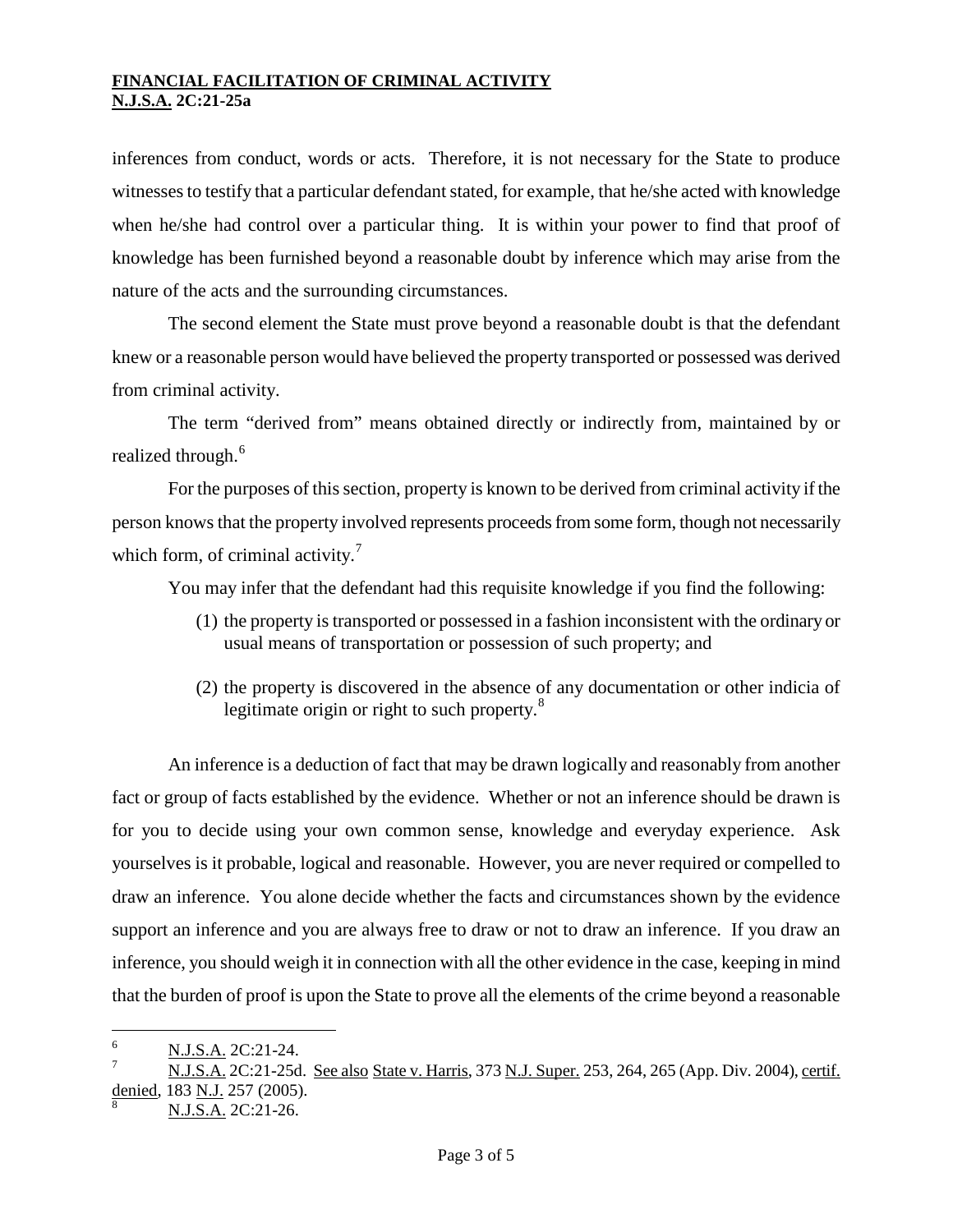$d$ oubt $<sup>9</sup>$  $<sup>9</sup>$  $<sup>9</sup>$ </sup>

If you find that the State has proven beyond a reasonable doubt each of these elements, then you must find the defendant guilty. If, on the other hand, you find that the State has failed to prove any one of these elements beyond a reasonable doubt, then you must find the defendant not guilty.

The State must prove the amount of the property involved beyond a reasonable doubt. If you found the State has proven all the elements of the offense(s) charged beyond a reasonable doubt, then you must indicate whether you find that the State has proven the amount of the property involved beyond a reasonable doubt

### **[Choose appropriate]**

- (1) is \$500,000.00 or more;
- (2) is at least \$75,000.00 but less than \$500,000.00;
- (3) is less than \$75,000.00.[10](#page-3-0)

The State must prove beyond a reasonable doubt that the property involved has some value.

As I indicated to you previously, property means anything of value [choose appropriate phrases:], including real estate, tangible and intangible personal property, trade secrets, contract rights, choses in action and other interests in or claims to wealth, admission or transportation tickets, captured or domestic animals, food and drink, electric, gas, steam or other power, financial instruments, information, data and computer software, in either human readable or computer readable form, copies or originals.<sup>11</sup> Property includes any benefit or interest without reduction for expenses incurred for acquisition, maintenance or any other purpose.<sup>[12](#page-3-2)</sup>

Value means the fair market value of the property at the time and place of the alleged operative act.[13](#page-3-3) Fair market value is the price that a buyer would be willing to pay and a seller would

 $\overline{9}$ <sup>9</sup> Presumably, the model charge entitled "Circumstantial Evidence" concerning direct and circumstantial evidence should have already been charged.

<span id="page-3-0"></span><sup>10</sup> N.J.S.A. 2C:21-27a. The jury should mark its selection on the verdict sheet. It is unclear how the State is to proceed in the situation where the State is seeking to impose an anti-money laundering profiteering penalty pursuant to N.J.S.A. 2C:21-27.2b and c; i.e., whether the jury has to determine the value of property involved in order for the State to seek a penalty equal to three times that value given the factors to be considered pursuant to N.J.S.A. 2C:21-27.2c. For the penalty pursuant to N.J.S.A. 2C:21-27.2a, the jury will have decided the degree of the crime by its verdict with regard to categories listed above.

<span id="page-3-1"></span> $\frac{N.I.S.A.}{N.I.S.A.}$  2C:20-1g.

<span id="page-3-4"></span><span id="page-3-2"></span> $\frac{12}{13}$  N.J.S.A. 2C:21-24.

<span id="page-3-3"></span>N.J.S.A. 2C:1-14m.